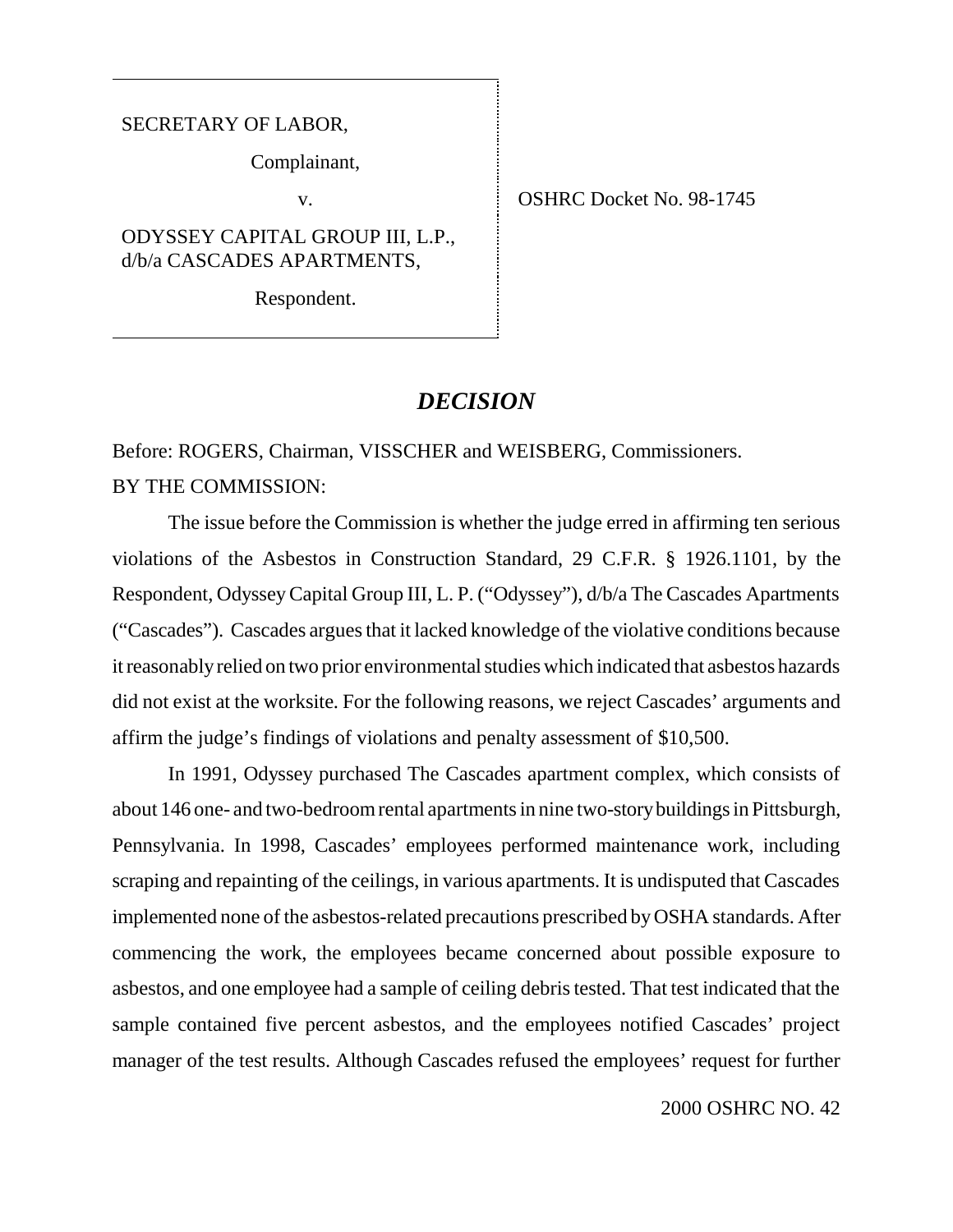testing, subsequent tests by a local television station, the Allegheny County Health Department, and the Secretary's Occupational Safety and Health Administration ("OSHA"), confirmed the presence of asbestos in amounts exceeding OSHA's standard. On September 17, 1998, OSHA issued the citation on review here.

2

In its defense, Cascades points to a "Phase I environmental study" that was done for Odyssey's financing entity in 1991, and to another such study done in 1995, when Odyssey refinanced The Cascades.<sup>1</sup> Three samples of ceiling surfacing material in the apartments were analyzed for each study, and the reports stated that no sample contained as much as one percent asbestos. The relevant OSHA asbestos standards apply to materials that contain "more than 1 percent asbestos" (asbestos-containing material (ACM)), and to materials presumed to contain asbestos (presumed asbestos-containing material (PACM)).<sup>2</sup> 29 C.F.R. § 1926.1101(b). PACM includes sprayed- or troweled-on surfacing material contained in buildings constructed before 1981. *See also* 29 C.F.R. § 1926.1101(k).<sup>3</sup> It is undisputed that

59 Fed. Reg. 40,964, 41,014-15 (1994).

<sup>3</sup>The key provisions state:

(k) *Communication of hazards.* (1) This section applies to the communication

(continued...)

<sup>&</sup>lt;sup>1</sup>Roger Morse, an expert on asbestos issues, testified that the purpose of a Phase I site assessment is to protect a lender from a Superfund action under the Comprehensive Environmental Response and Compensation Liability Act ("CERCLA").

<sup>&</sup>lt;sup>2</sup>The Preamble to the Asbestos in Construction Standard explains the reason for the presumption that certain materials contain asbestos:

<sup>[</sup>I]n the past, employers who were wrongly informed by building owners about the asbestos content of thermal system insulation successfully argued in some cases that they had exercised "due diligence." OSHA believes that the protection of employees must not depend on the good faith of their employers whose information sources may be defective. By requiring that TSI [thermal] system insulation] and troweled- and sprayed-on surfacing material be handled as if they contain asbestos, employees will be protected from the consequences of their employers relying on erroneous information about the most risky asbestos materials.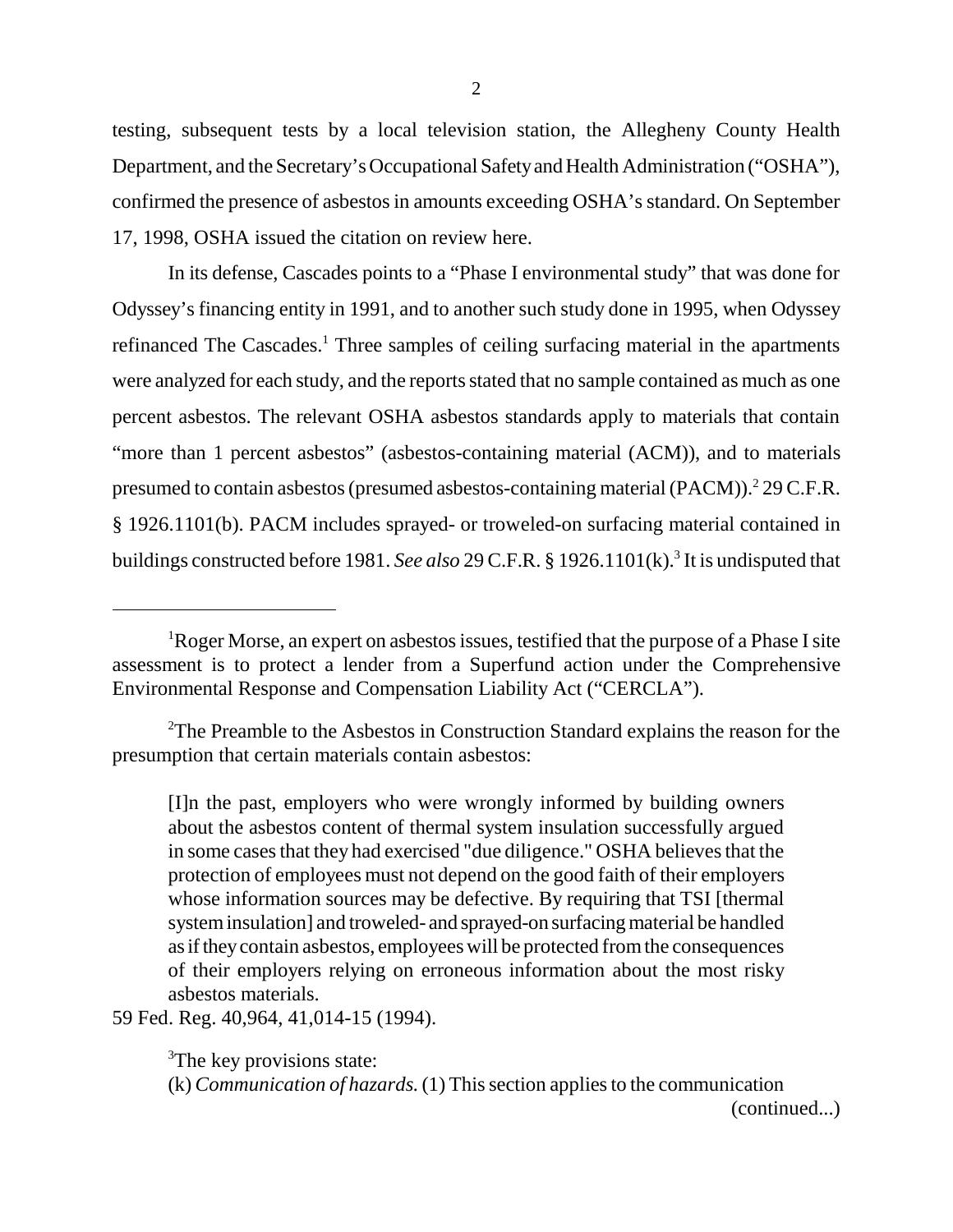$3$ (...continued)

of information concerning asbestos hazards in construction activities to facilitate compliance with this standard. Most asbestos-related construction activities involve previously installed building materials. Building owners often are the only and/or best sources of information concerning them. . . . *Employers and building owners shall identify TSI* [thermal system insulation] *and sprayed or troweled on surfacing materials in buildings as asbestoscontaining, unless they determine in compliance with paragraph (k)(5) of this section that the material is not asbestos-containing. . . .* When communicating information to employees pursuant to this standard, owners and employers shall identify "PACM" [presumed asbestos-containing material] as ACM [asbestos-containing material]. . . .

(k)(5) *Criteria to rebut the designation of installed material as PACM.* (i) At any time, an employer and/or building owner may demonstrate, for purposes of this standard, that PACM does not contain asbestos. Building owners and/or employers are not required to communicate information about the presence of building material for which such a demonstration pursuant to the requirements of paragraph  $(k)(5)(ii)$  of this section has been made. However, in all such cases, the information, data and analysis supporting the determination that PACM does not contain asbestos, shall be retained pursuant to paragraph (n) of this section.

(ii) *An employer or owner may demonstrate that PACM does not contain more than 1 percent asbestos by the following:*

(A) *Having a completed inspection conducted pursuant to the requirements of AHERA* [Asbestos Hazard Emergency Response Act, 15 U.S.C. §§ 2641 *et seq.*] *(40 CFR Part 763, Subpart E) which demonstrates that the material is not ACM; or*

(B) *Performing tests of the material containing PACM which demonstrate that no ACM is present in the material. Such tests shall include analysis of bulk samples collected in the manner described in 40 CFR 763.86.* The tests, evaluation and sample collection shall be conducted by an accredited inspector or by a CIH [certified industrial hygienist]. Analysis of samples shall be performed by persons or laboratories with proficiency demonstrated by current successful participation in a nationally recognized testing program such as the National Voluntary Laboratory Accreditation Program (NVLAP) or the National Institute for Standards and Technology (NIST) or the Round Robin for bulk samples administered by the American Industrial Hygiene Association (AIHA) or an equivalent nationally-recognized

(continued...)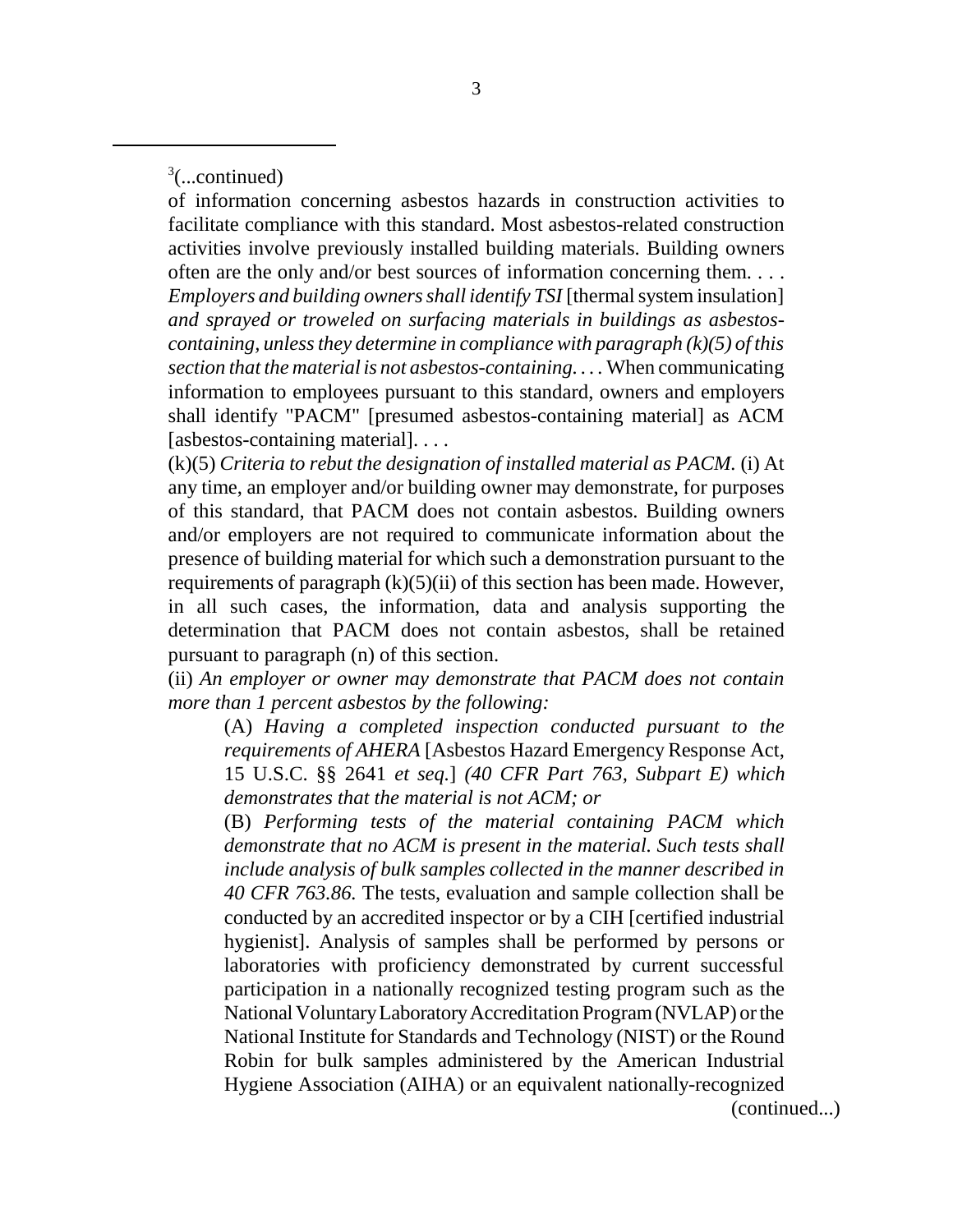the Cascades Apartments, which were built between 1974 and 1979, contained sprayed-on acoustic paint on the ceilings that Cascades maintenance employees repaired in the apartments at issue.

An employer may overcome the presumption that sprayed- or troweled-on surfacing material in pre-1981 buildings is ACM, if it establishes that an analysis of bulk samples collected in the manner described in 40 C.F.R.  $\S 763.86^4$  shows that the surfacing material does not contain more than one percent asbestos. 29 C.F.R. §§ 1926.1101(k)(1), (5). Cascades has not shown that it conducted the prescribed sample collection or analysis, nor does it contend that it had.

#### **DISCUSSION**

At issue is whether "the employer knew or, with the exercise of reasonable diligence, could have known of the presence of the violative condition." *George Campbell Painting Corp.*, 18 BNA OSHC 1929, 1933, 1999 CCH OSHD ¶ 31,935, p. 47,389 (No. 94-3121, 1999).<sup>5</sup> The record shows that Cascades was aware of all the conditions constituting the

 $3$ (...continued)

round robin testing program.

<sup>4</sup>Those regulations were promulgated by the U.S. Environmental Protection Agency under AHERA. Both the 1991 and 1995 Phase I studies involved only three samples. Even if the ceiling material were completely homogeneous throughout the nine buildings (a disputed issue at the hearing), there were 17,000 square feet of the material. Thus, at least seven random samples would be necessary under 40 C.F.R. § 763.86(a)(3), in order to rebut the presumption of asbestos-containing material in section  $1926.1101(k)(1)$ . The Phase I studies also did not indicate that the samples were collected in a statistically random and representative manner or by an accredited inspector. *Cf.* 40 C.F.R. § 763.86(a) ("*An accredited inspector shall collect*, in a *statistically random manner that is representative* of the homogeneous area, bulk samples from each homogeneous area[, and at least] *seven bulk* samples shall be collected from each homogeneous area that is greater than 5,000 ft<sup>2</sup>") (emphasis added).

5 *See Astra Pharmaceutical Prods.*, 9 BNA OSHC 2126, 2129, 1981 CCH OSHD (continued...)

<sup>(</sup>Some emphasis added). The cited Asbestos in Construction Standard, 29 C.F.R. § 1926.1101, took effect on October 11, 1994.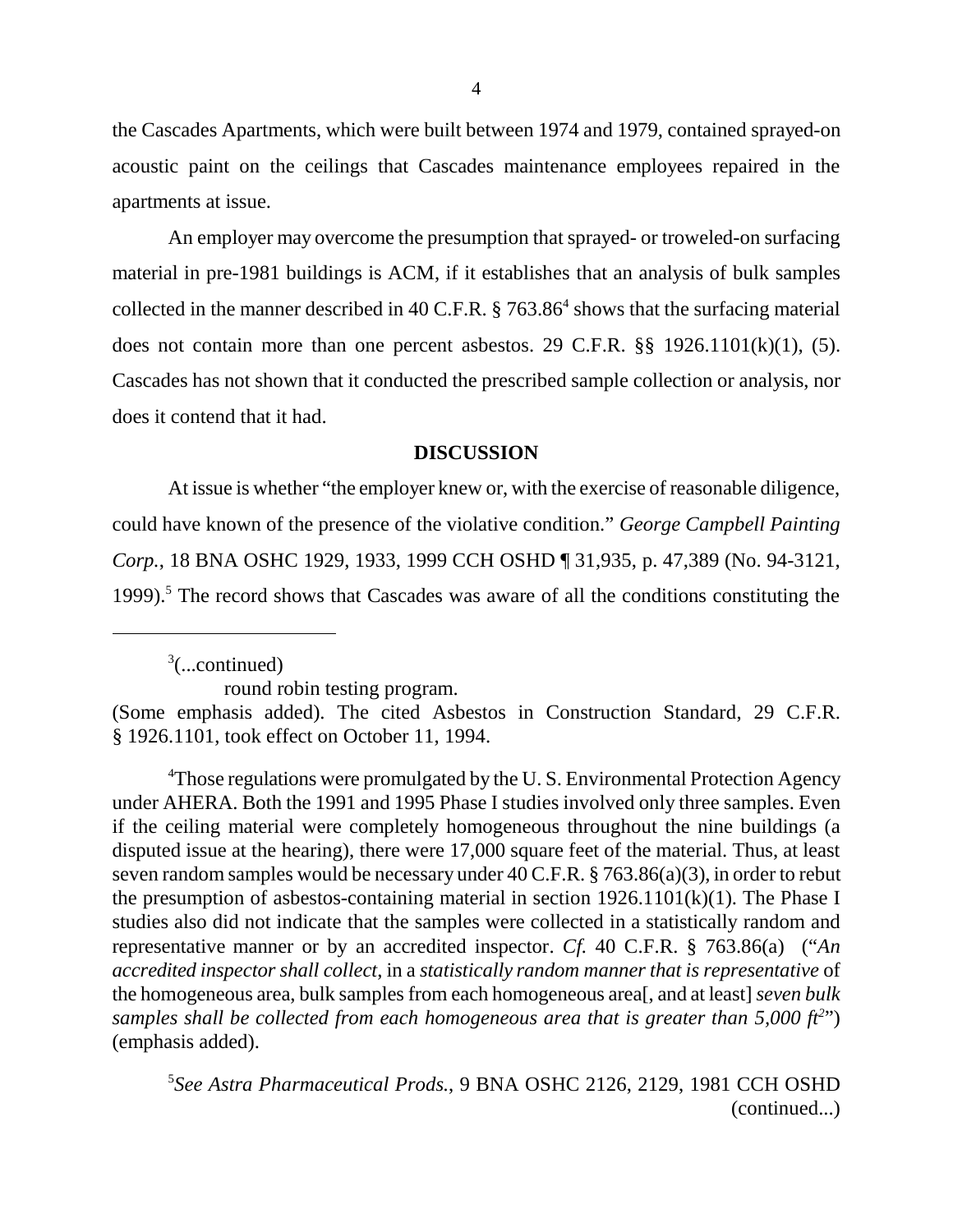violation. It knew that the apartment ceilings which its employees maintained and repaired had been constructed before 1981, and that many of them contained sprayed-on surfacing material. It does not dispute that the 1991 and 1995 Phase I environmental site assessment studies on which it relies were not AHERA-compliant, nor did they involve collection of bulk samples in the manner described in 40 C.F.R. 763.86.<sup>6</sup>

Cascades nevertheless argues that it may rely on those studies to establish that it was reasonably diligent in determining that the apartments did not contain sufficient asbestos to trigger application of the cited OSHA standards. In support of this argument, Cascades cites three Commission decisions which found employers' scientific monitoring efforts to constitute reasonable diligence, even though OSHA's subsequent testing showed, contrary to those monitoring results, that employees were exposed to violative levels of hazardous substances. *Milliken & Co.*, 14 BNA OSHC 2079 (No. 84-767, 1991), *aff'd*, 947 F.2d 1483 [15 BNA OSHC 1373] (11th Cir. 1993) (cotton dust); *General Electric Co.*, 9 BNA OSHC 1722, 1727-28 (No. 13732, 1981) (asbestos tubing being cut with table saws); *Dunlop v. Rockwell Int'l*, 540 F.2d 1283 (6th Cir. 1976) (asbestos dust generated by brake grinding operation). Unlike those cases, however, this one involves a standard that in effect *defines* what constitutes reasonable diligence under it. The standard requires the employer to take

 $5$ (...continued)

 $\P$  25,578, pp. 31,899-900 (No. 78-6247, 1981) (listing the four elements of Secretary's prima facie case, the last of which is a showing that the employer either knew or could have known of the condition with the exercise of reasonable diligence), *aff'd in pertinent part*, 681 F.2d 69 (1st Cir. 1982).

<sup>&</sup>lt;sup>6</sup>In fact, those studies provide specific disclaimers regarding the reliability of their limited asbestos findings. The 1991 study states: "When very small percentages of asbestos are present," the method the study used (Polarized Light Microscopy (PLM)) "can miss detecting asbestos." It further noted that "sampling was limited" and that "[f]urther sampling, and analysis using Transmission Electron Microscopy (TEM) could clarify the percentage of asbestos content[.]" The 1995 study states: "This environmental assessment . . . is intended solely for the information and benefit of [the lender]. It may not be relied upon by you in any other connection." The Phase I studies do not even suggest that they meet any OSHA criteria.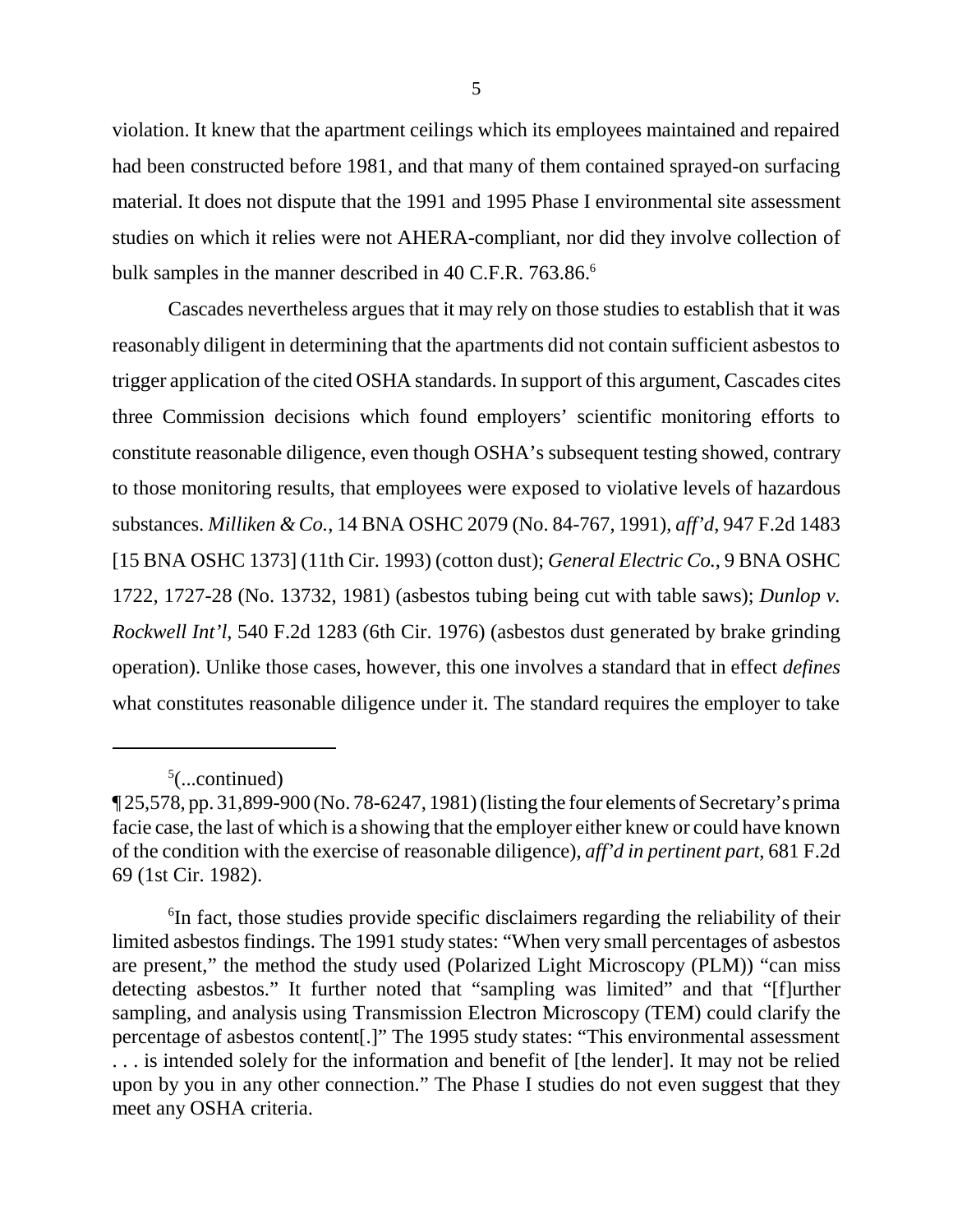precautions *unless* specific testing, done in a way that was *not* done here, shows that the material involved contains no more than one percent asbestos.<sup>7</sup> As noted, there is no dispute that Cascades did not take the requisite precautions. We therefore find that Cascades knew or reasonably could have known that the ceiling surface material at issue was PACM, and that it failed to conduct the specific testing called for in the Asbestos in Construction Standard or comply with the related requirements of that standard. Thus, the judge did not err in affirming the ten violations.

#### **Penalties**

Cascades argues that the judge's penalty assessments, which totaled \$10,500 for 10 serious violations, are excessive. The Secretary argues that the judge's penalty assessments are "eminently reasonable." The ten violations, and the penalties assessed for each, are summarized in Appendix A (copy attached). Cascades does not dispute OSHA's test results which, as mentioned, showed more than one percent of asbestos content in five of the six bulk samples it took of sprayed-on ceiling material. The judge found all the violations serious, because they may result in asbestosis or mesothelioma, which are debilitating or fatal illnesses.

<sup>7</sup> Even assuming that Cascades was unaware of the presumption incorporated in section 1101(k), that would be at most ignorance of the law, which is no excuse for its failure to comply. *E.g., Cheek v. United States*, 498 U.S. 192 (1991) (citing *Shevlin-Carpenter v. Minnesota*, 218 U.S. 57, 68 (1910) ("ignorance of the law will not excuse"). *See, also, e.g., Ed Taylor Constr. Co. v. OSHRC*, 938 F.2d 1265, 1272 (11th Cir. 1991) ("Whether or not employers are in fact aware of each OSHA regulation and fully understand it, they are charged with this knowledge and are responsible for compliance") (citing *North Ala. Express, Inc. v. United States*, 585 F.2d 783, 787 n.2 (5th Cir. 1978)); *United States v. Green Drugs*, 905 F.2d 694, 696 (3d Cir.), *cert. denied*, 498 U.S. 985 (1990) (citing *Shevlin*); *Kenneth P. Thompson Co.*, 8 BNA OSHC 1696, 1704, 1980 CCH OSHD ¶ 24,593, p. 30,179 (No. 76-2623, 1980) ("Respondent is presumed to have knowledge of the cited standard by virtue of its publication in the *Federal Register*.") The judge also relies on the past professional experience of Odyssey's President, John Kirwin, with asbestos litigation as an additional ground for rejecting Cascades' reliance on those studies.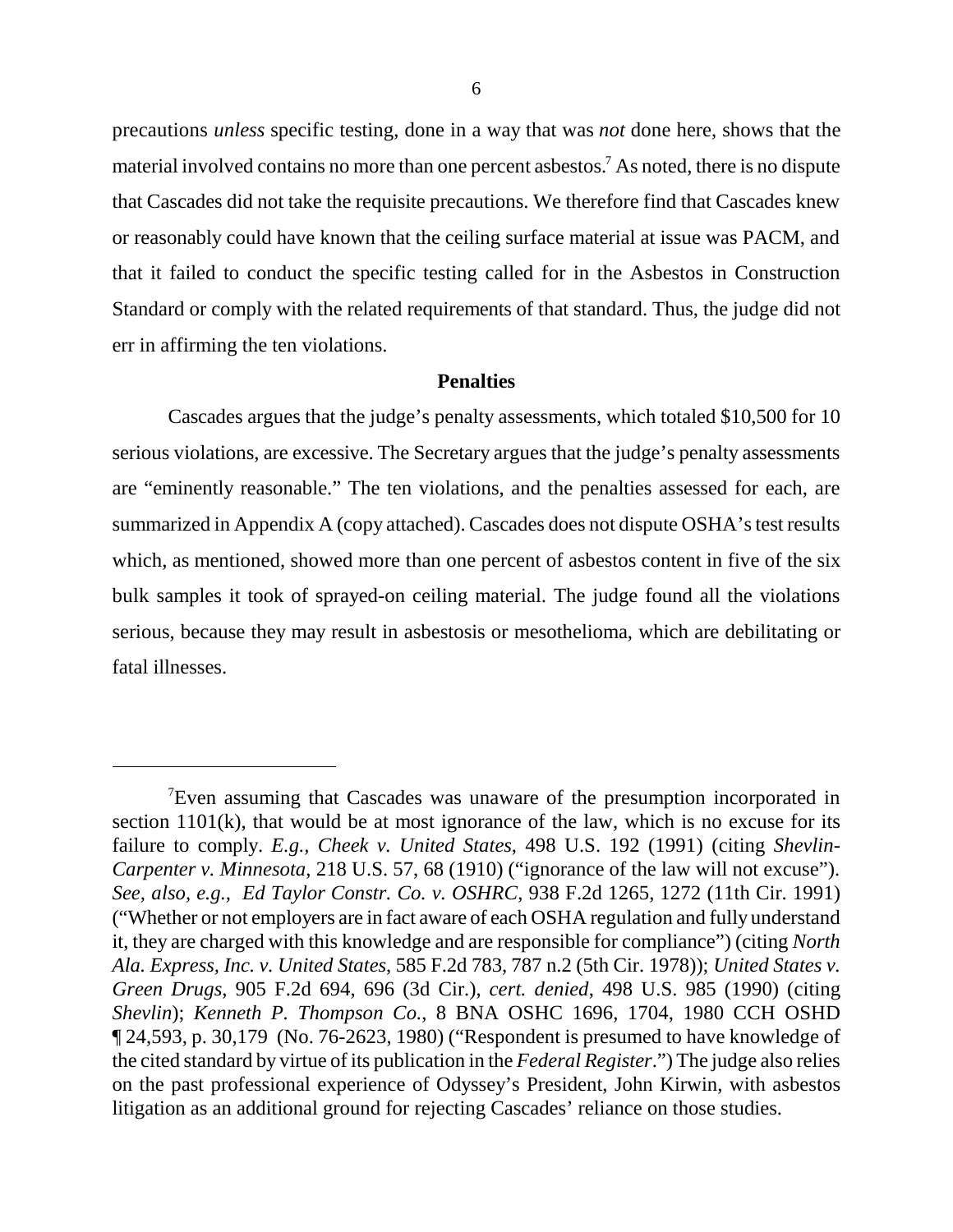Under the Occupational Safety and Health Act, the Commission must give "due consideration . . . to the appropriateness of the penalty with respect to the size of the business of the employer being charged, the gravity of the violation, the good faith of the employer, and the history of previous violations." 29 U.S.C. § 666(j). The judge found:

As to gravity, two, perhaps three employees were exposed intermittently over a period of years prior to the hiring of an independent asbestos removal contractor. The gravity of the violation is not low because exposure was expansive in time although limited as to the number of employees exposed.

The judge gave Cascades no credit for good faith, based on the underlying facts showing a lack of reasonableness in its reliance on the 1991 and 1995 reports, and its refusal to investigate potential asbestos violations even after employees submitted a test showing more than one percent asbestos in its ceiling materials. The judge found "no direct evidence as to the size of the employer's business," and "no history of prior violations." (Cascades represents on review that its annual gross revenue is approximately one million dollars.)

The judge therefore assessed the Secretary's proposed \$1500 penalty for Item 1, which involved the violation of permissible exposure limits (PEL) for airborne asbestos. As to the other citation items, he noted that there "is no dispute that Respondent was not in compliance with any of the requirements of the standards cited." Each of those violations arguably could result in increased asbestos exposure of an employee. The judge assessed \$1000 for each of them rather than the Secretary's \$1500 proposed penalties, in part because he found their gravity lower than that of the PEL violation.

Cascades argues that those penalties are "inappropriate in light of the technicality of Respondent's violation of 29 CFR  $\S$  1926.1101(k)(3)(i)" and the other cited provisions. Cascades' violations are not merely "technical," however. They exposed employees to regulated amounts of asbestos, which has been shown to cause death and serious illnesses, and Cascades took no precautions to limit that exposure or protect its employees. Accordingly, the judge's penalty assessments are justified.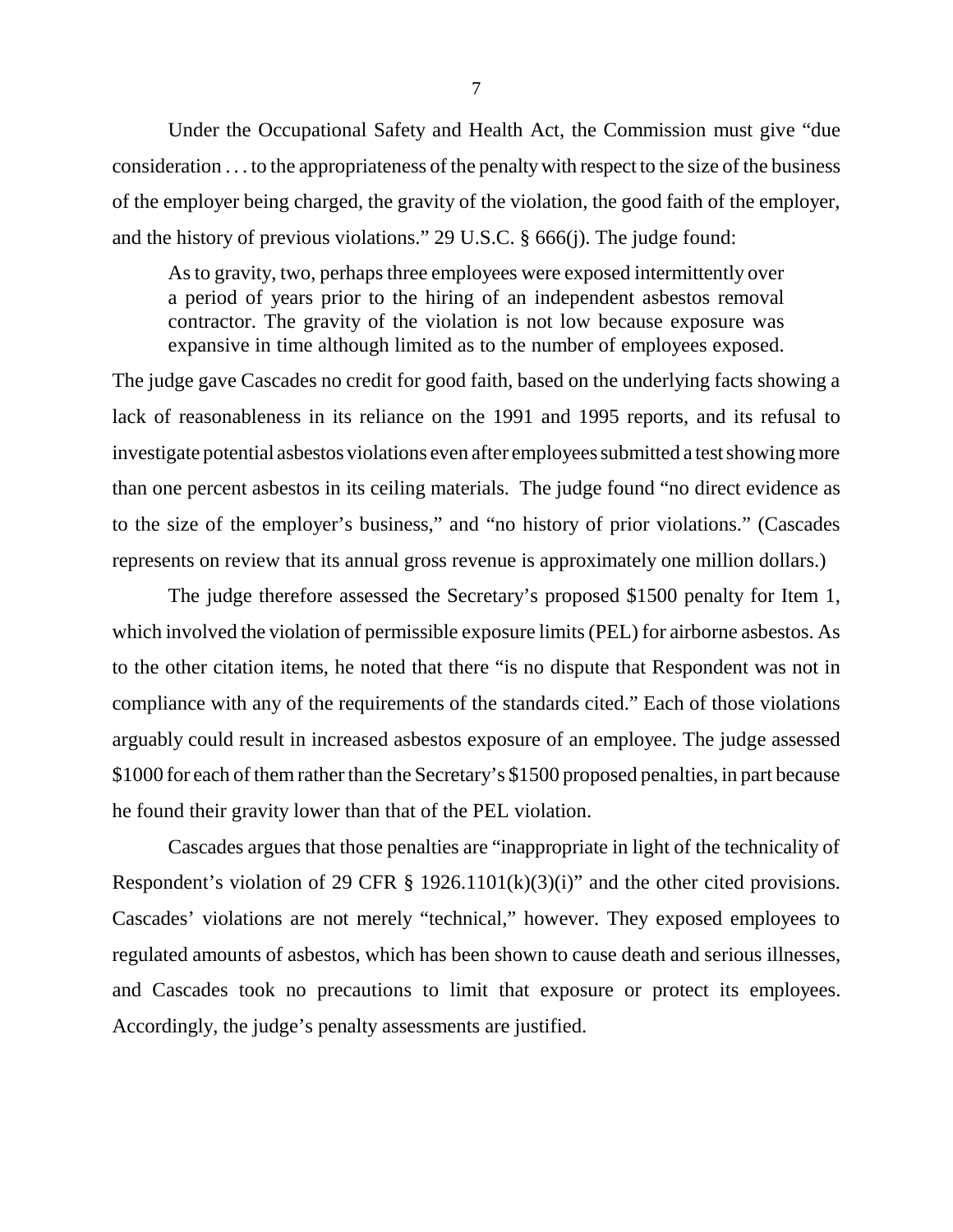Thus, we affirm the judge's findings of violations and the penalty assessments. SO ORDERED.

/s/

Thomasina V. Rogers Chairman

/s/

Gary L. Visscher Commissioner

/s/

Stuart E. Weisberg Commissioner

Dated: November 21, 2000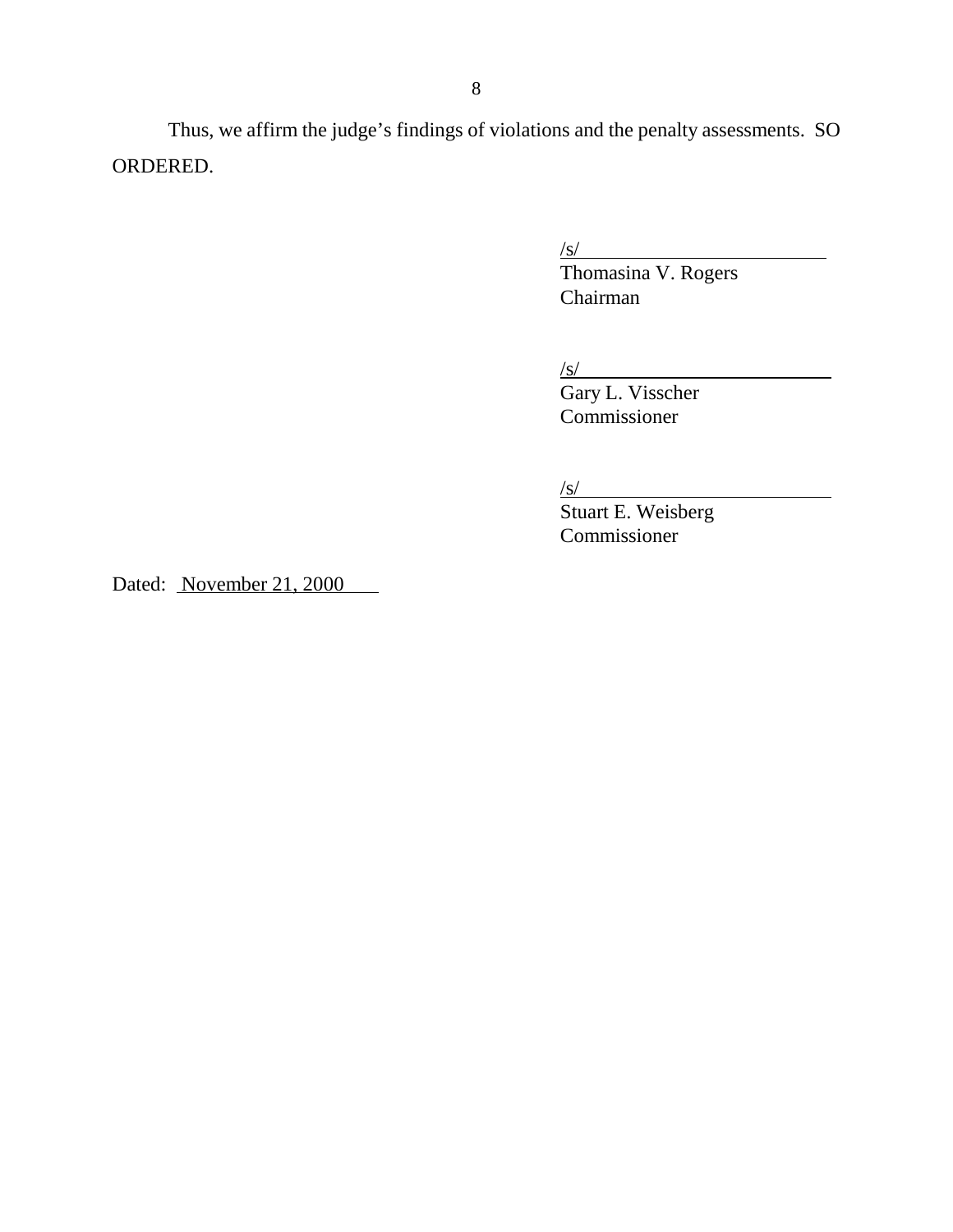# **Secretary of Labor v. Odyssey Capital Group III, L.P. d/b/a Cascade Apartments Docket No. 98-1745**

| Item           | <b>Cited Standard</b><br>29 C.F.R.<br>1926.1101<br>Subsection | Description of<br><b>Alleged Violation</b>                                                                      | Penalty |
|----------------|---------------------------------------------------------------|-----------------------------------------------------------------------------------------------------------------|---------|
| 1a             | (c)(1)                                                        | Asbestos exposure in excess of permitted<br>8 hour time-weighted average.                                       | 1500    |
| 1 <sub>b</sub> | (c)(2)                                                        | Asbestos exposure in excess of thirty<br>minute "excursion limit."                                              |         |
| 2a             | (e)(1)                                                        | Class I asbestos work not performed<br>confined to a "regulated area."                                          | 1000    |
| 2 <sub>b</sub> | (k)(7)(i)                                                     | Lack of warning signs demarcating a<br>regulated area.                                                          |         |
| 3a             | (f)(1)(i)                                                     | Lack of asbestos exposure monitoring in<br>known asbestos work area.                                            | 1000    |
| 3 <sub>b</sub> | (f)(2)(i)                                                     | Failure to designate competent person to<br>perform asbestos exposure assessment in<br>asbestos work area.      |         |
| 4a             | (g)(1)(i)                                                     | Lack of dust collectors with HEPA filters<br>in asbestos work area.                                             | 1000    |
| 4 <sub>b</sub> | (g)(1)(ii)                                                    | Lack of wet methods or wetting agents to<br>control asbestos exposure in asbestos<br>work area.                 |         |
| 4c             | (k)(3)(i)                                                     | Failure to identify presence, location and<br>quantity of asbestos or presumed asbestos<br>containing material. |         |
| 5              | (h)(1)(i)                                                     | Failure to provide appropriate respirators<br>for work in a Class I asbestos area                               | 1000    |
| 6              | (i)(1)                                                        | Failure to provide appropriate protective<br>clothing for work in a Class I asbestos<br>area.                   | 1000    |

Appendix A Citation Items, Standards and Penalties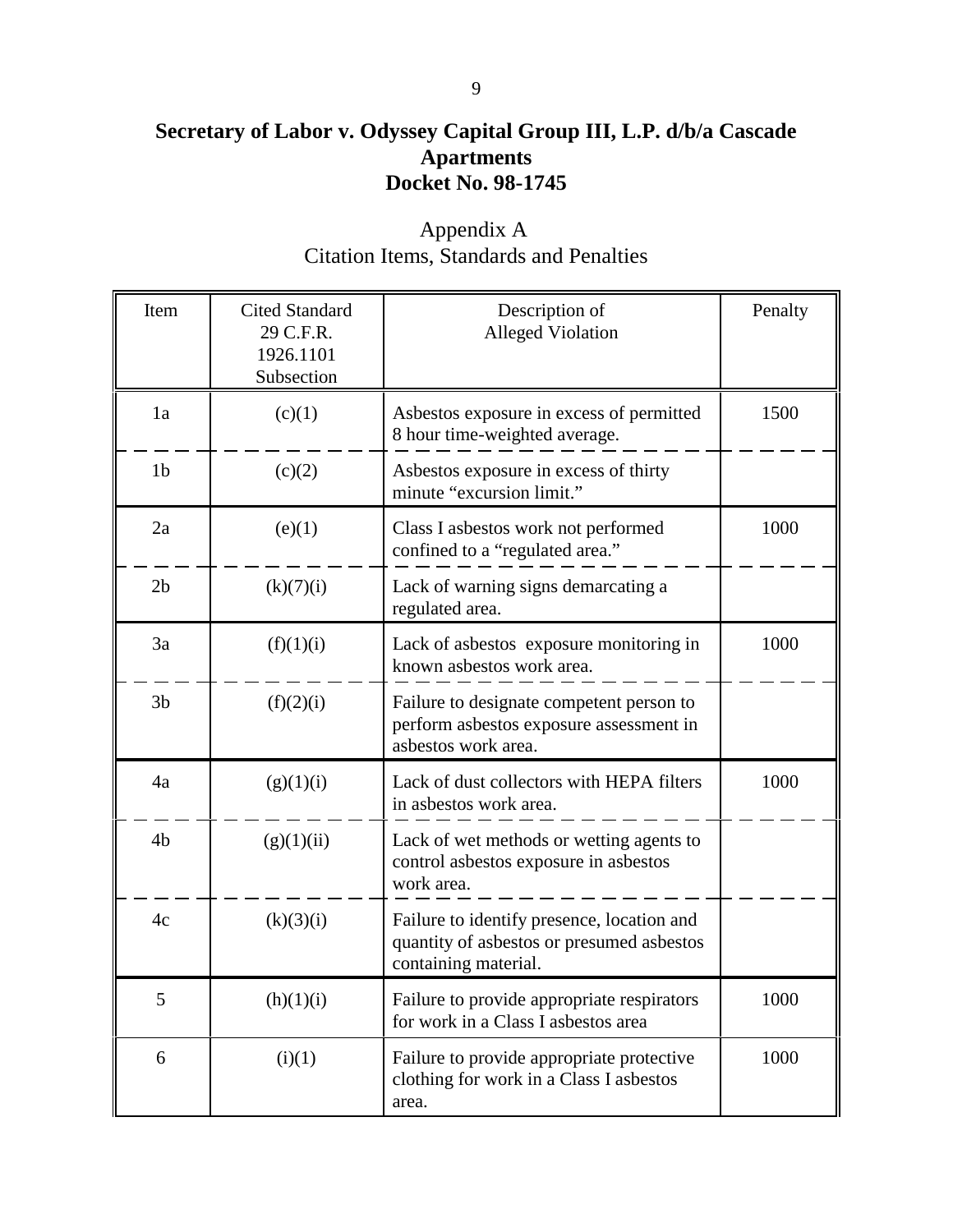| Item | <b>Cited Standard</b><br>29 C.F.R.<br>1926.1101<br>Subsection | Description of<br><b>Alleged Violation</b>                                                            | Penalty |
|------|---------------------------------------------------------------|-------------------------------------------------------------------------------------------------------|---------|
| 7    | (j)(1)(i)                                                     | Failure to provide a decontamination area<br>for employees working in an asbestos<br>area.            | 1000    |
| 8    | (k)(9)(i)                                                     | Failure to institute asbestos training<br>program for employees likely to be<br>exposed to asbestos.  | 1000    |
| 9    | (l)(2)                                                        | Failure to collect asbestos containing<br>scrap in sealed, labeled impermeable bags<br>or containers. | 1000    |
| 10   | (o)(1)                                                        | Failure to have a person designated as a<br>competent persons for asbestos work<br>areas.             | 1000    |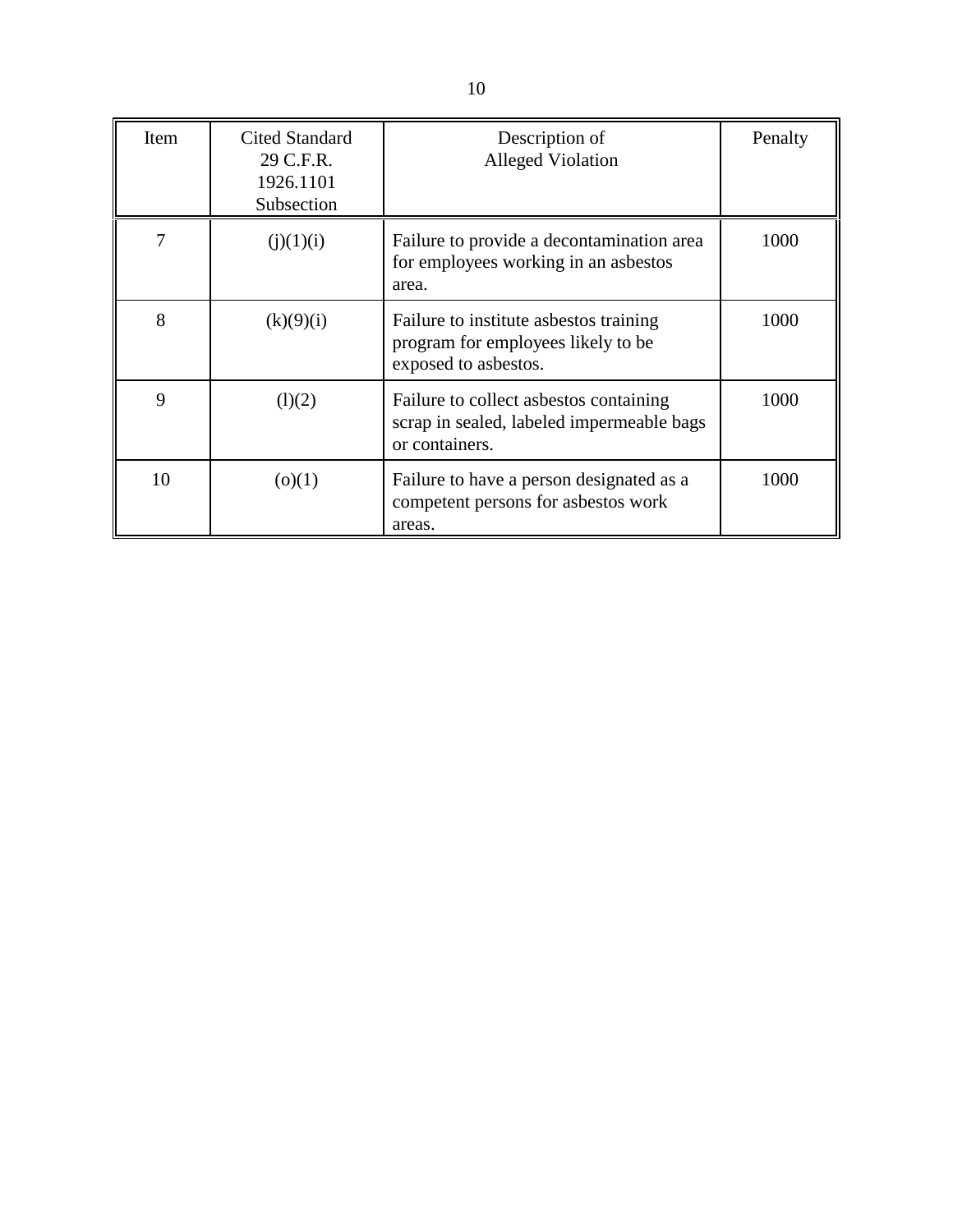# UNITED STATES OF AMERICA OCCUPATIONAL SAFETY AND HEALTH REVIEW COMMISSION

SECRETARY OF LABOR,

Complainant,

ODYSSEY CAPITAL GROUP III, L.P. d/b/a CASCADE APARTMENTS,

Respondent.

Appearances: Anthony G. O'Malley, Esq. Office of the Solicitor U.S. Department of Labor For the Complainant

> Daniel J. Sporrer, Esq Salamon & Sporrer Pittsburgh, Pennsylvania For the Respondent

BEFORE: MICHAEL H. SCHOENFELD, Administrative Law Judge

# **DECISION AND ORDER**

*Background and Procedural History*

This case arises under the Occupational Safety and Health Act of 1970, 29 U.S.C. § § 651 - 678 (1970) ("the Act").

Having had its worksite inspected by a compliance officer ("CO") of the Occupational Safety and Health Administration ("OSHA), Respondent was issued one serious citation containing 10 items alleging various violations regarding protecting employees against overexposure to asbestos. Respondent timely contested. A hearing on the matter took place in Pittsburgh, Pennsylvania on July 14 and 15, 1999. Closing briefs have now been filed by both parties.

v **OSHRC DOCKET No. 98-1745**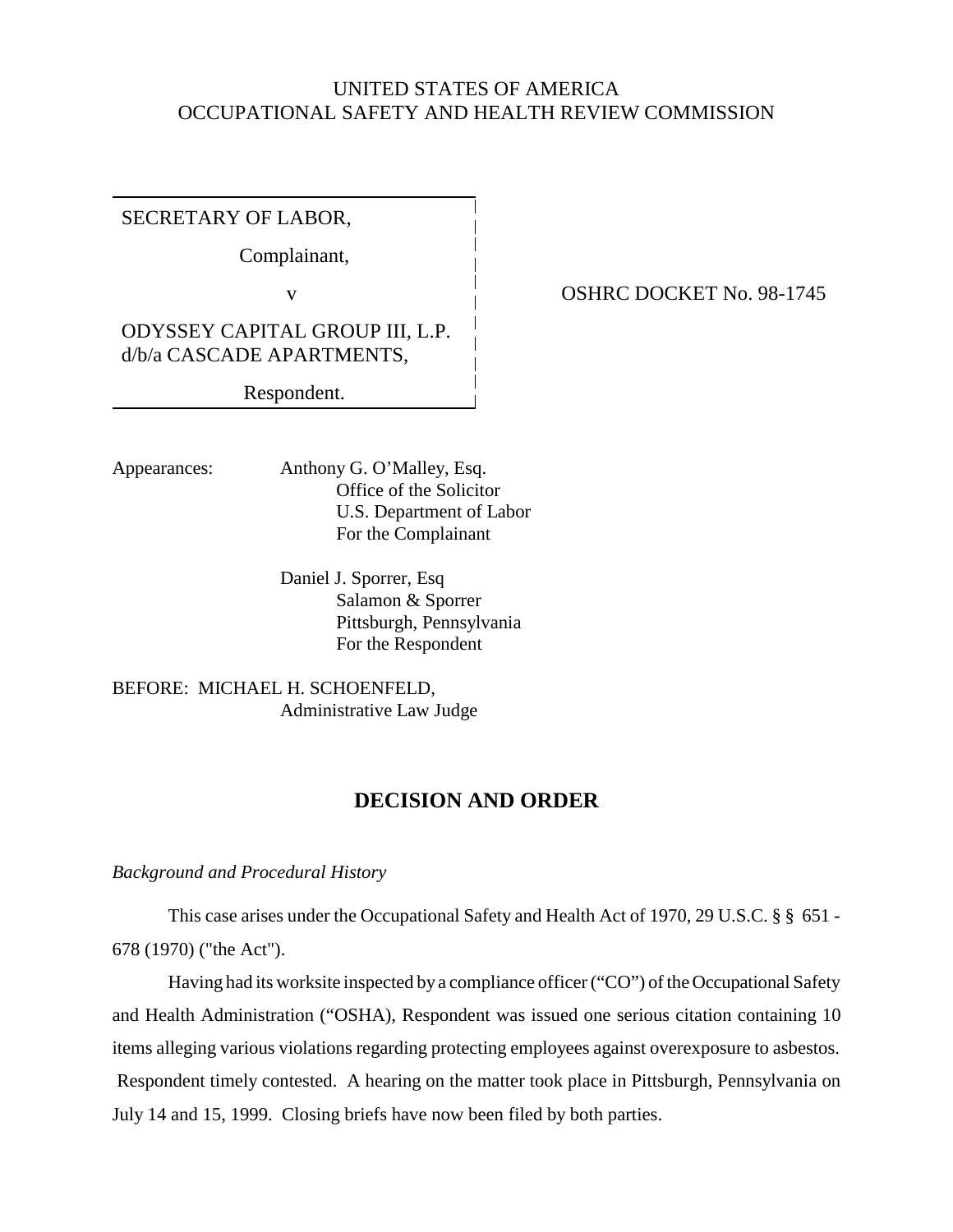## *Jurisdiction*

It is undisputed that at the time of this inspection Respondent was engaged in the ownership and operation of an apartment complex. Respondent does not deny that it uses tools, equipment and supplies which have moved in interstate commerce. I find that Respondent is engaged in a business affecting interstate commerce.

Based on the above finding, I conclude that Respondent is an employer within the meaning of § 3(5) of the Act.<sup>8</sup> Accordingly, the Commission has jurisdiction over the subject matter and the parties.

### *Discussion*

Most simply put, this is a case in which the Secretary showed that asbestos was present in excessive amounts, while the employer had earlier measurements indicating that the asbestos concentration was not excessive. The Secretary, however, has fulfilled her burden of establishing that the employer's failure to discover the excessive asbestos concentrations resulted from a failure to exercise reasonable diligence.

Respondent, Odyssey Capital Group III, L. P. ("Odyssey"), purchased the Cascade Apartments ("the Apartments") in Pittsburgh, Pennsylvania in August 1991; it also began to manage the property at that time. In 1991, when Odyssey bought the property, and again in 1995, when the property was refinanced, a "Phase I environmental study" was done on behalf of the financing entity. See, GX-5 ("1991 report") and GX-6 ("1995 report.") The 1991 report, in part, stated that three samples of building surfacing materials were taken and that testing revealed that "one sample contained less than one percent [asbestos] and no asbestos was found in the other two samples." The 1995 report stated that the samples submitted did not contain asbestos.<sup>9</sup>

In 1998, two employees, whose duties included scraping and removing loose ceiling paints and sealants from water-damaged areas of the apartments, became concerned about possible exposure to asbestos after one of them saw a television documentary about the subject. The employees first raised their concerns with the building manager. Based on her experience as a "certified sales person," she told the employees that she did not feel that the Apartments would have been purchased or refinanced if there were an asbestos problem (Tr. 222). Within a few weeks, the

8  *Title 29 U.S.C. § 652(5).*

<sup>9</sup> Appendix C, Table 1 of the 1995 report shows that three samples were tested, which contained less than 1%, less than 5% and 0% asbestos. (GX-6, 7).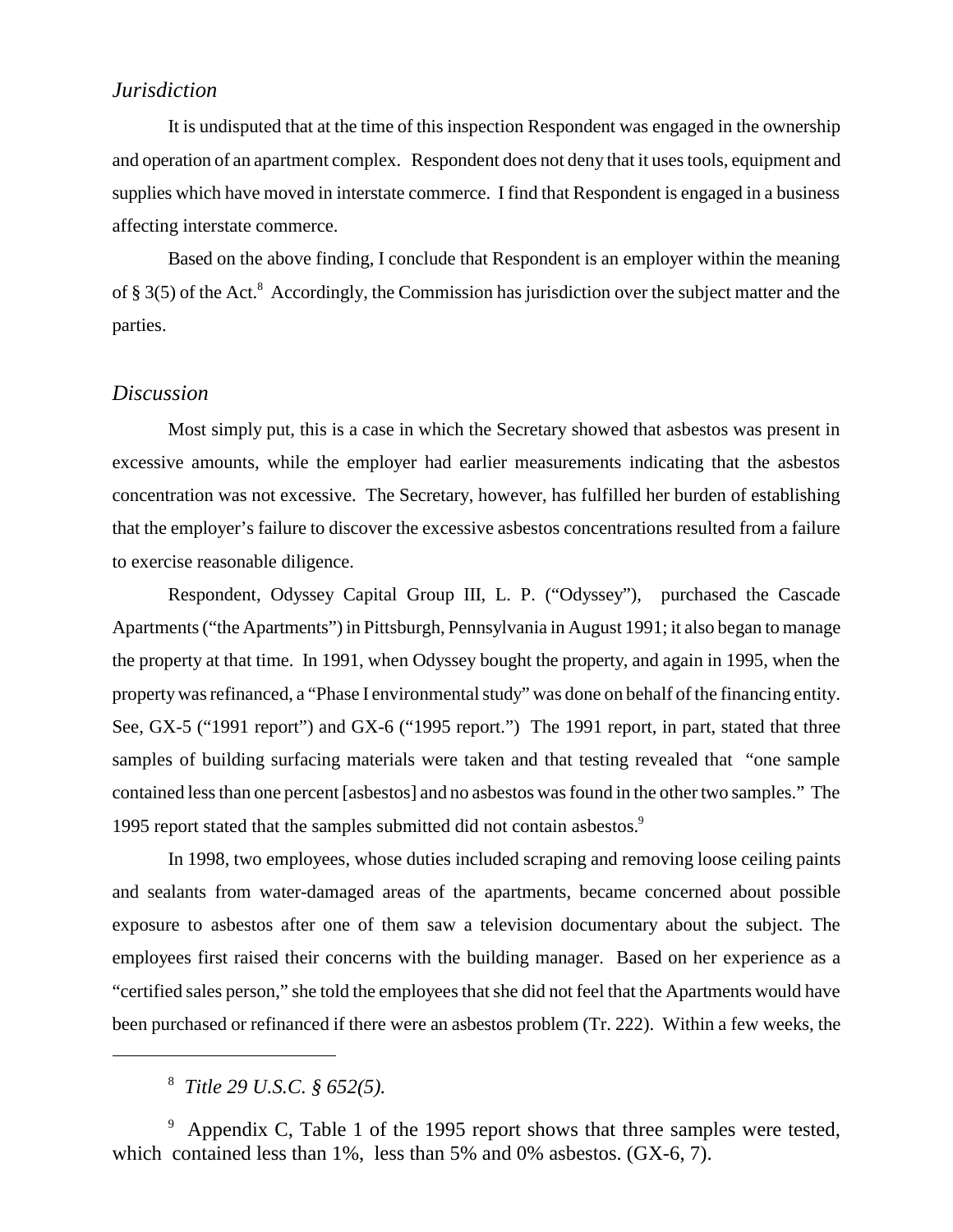employee took his own sample of the debris from the scraping, had it analyzed, and presented the results ("PSI test") to the building manager. The building manager relayed the PSI test results to Odyssey's President, who responded by fax that he had the 1991 and 1995 reports showing that no dangerous levels of asbestos were present (Tr. 226-28. See also, Tr. 61-64; 67-69; 110; 142-43 and 157-58.). The building manager requested of the owner that another asbestos test be performed. The president declined to do so (Tr. 230). The two employees refused to work in the apartments they suspected contained asbestos and they were consequently fired. In addition, there is reliable and creditable evidence in the record that after the two employees were fired, at least one person, who was hired as a supposed independent contractor, continued the removal work in the same manner as the fired employees (Tr. 166; 206 and 234-35). Following the firing of the employees additional asbestos testing by the county health department, a local television station and OSHA all confirmed the presence of asbestos containing materials. (GX-1, GX-7).

Under 29 C.F.R. § 1926.1101, the OSHA standard regulating asbestos exposure in construction work, any material containing more than 1 percent asbestos is classified as "asbestos containing material (ACM)."10 The employees' activities in scraping and removing "ACM" was "Class I asbestos work."11 Where "Class I asbestos work" is being performed, until the employer demonstrates otherwise, employees are presumed to have been exposed to asbestos in amounts exceeding the permissible exposure limits under both the eight hour time-weighted average and the thirty minute "excursion" limit requirements.<sup>12</sup>

The central dispute here is whether Odyssey's reliance on the 1991 and 1995 reports, which it reads as demonstrating that no ACM was present, thus justifying its taking no asbestos precautions at the Apartments, is reasonable.13 If Odyssey's reliance on the 1991 and 1995 reports was

 $13$  As Respondent stated in its pre-trial statement: [t]he primary legal issue in the instant action is whether Respondent was justified in its reliance upon two (2) separate Phase I environmental studies, performed in 1991 and 1995, respectively by qualified firms, that indicated there was not

(continued...)

<sup>&</sup>lt;sup>10</sup> See, Title 29 C.F.R.  $\S$  1926.1101(b). It is also noted that since the apartments were constructed no later than 1980, any "thermal system insulation and surfacing material" in the buildings is "presumed asbestos containing material."") PACM *Id.*

 $11$  *Id.* 

<sup>&</sup>lt;sup>12</sup> Title 29 C.F.R. § 1926.1101(f)(2)(ii)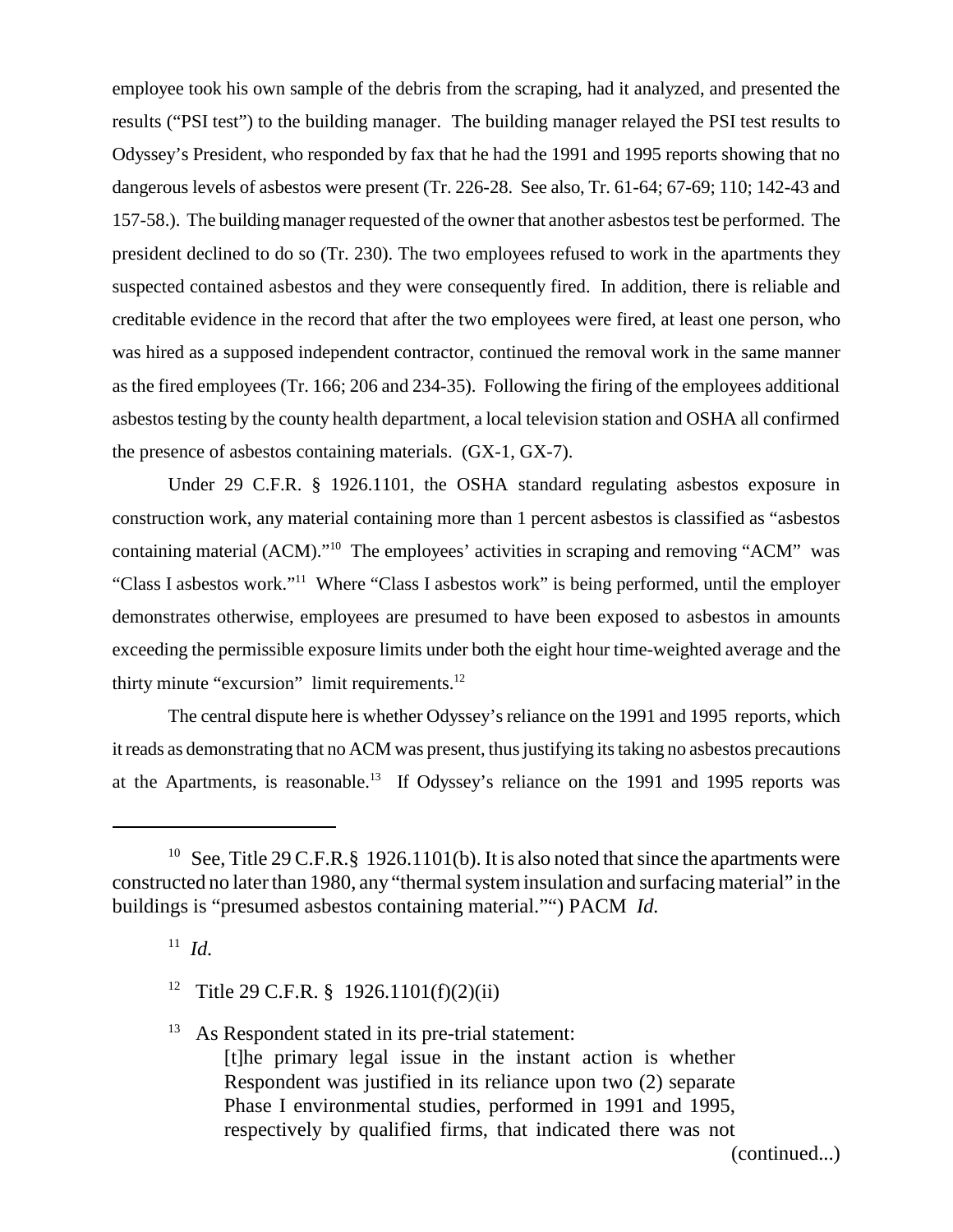reasonable, it did not and could not have reasonably known of the violative condition at least until it was confronted with 1998 test data.<sup>14</sup>

According to the Secretary, the 1991 and 1995 reports could not reasonably have been relied on to show that he materials being scrapped and removed at the Cascade Apartments in 1998 contained less than 1 percent asbestos. The Secretary maintains that the 1991 and 1995 reports would have put a reasonably diligent employer on notice that further inquiry into asbestos presence was warranted at that time. She claims that further testing would have revealed the presence of asbestos in excess of 1 percent, as did the tests conducted by the County Department of Health on June 26, 1998 and by OSHA on July 10, 1998. See, GX-1 - 3.

Several Commission decisions are apropos. The Commission has held that the Secretary fails to prove the "knowledge" element of an alleged violation where the employer had conducted earlier atmospheric tests that did not show that employees were exposed to excessive levels of airborne contaminants. *North American Rockwell Corp.,* 2 BNA OSHC 1710 (Nos. 2692 and 2875, 1975), *affirmed sub nom Dunlop v. Rockwell International,* 540 F.2d 1283 (6th Cir. 1976). *See Miliken & Co.,* 14 BNA OSHC 2079, 2083 (No. 87-0767, 1991). Prior testing cannot, however, rise to the level of a defense unless the data is reliable. Even where the data is reliable, the prior testing cannot constitute such a defense unless the employer's reliance on the data is reasonable. *Id.*

 $13$ (...continued)

<sup>14</sup> There can be no serious violation of the Act as alleged unless the employer knew or using "reasonable diligence" could have known of the existence of the violative condition. See, Act,  $\S$  17(k), 29 U.S.C.  $\S$  666(j). In general, to prove a violation of a standard, the Secretary must demonstrate by a preponderance of the evidence (1) that the cited standard applies, (2) non-compliance with the terms of the standard, (3) the employee exposure or access to the hazard created by the non-compliance, and (4) that the employer knew, or with the exercise of reasonable diligence could have known of the condition. *Astra Pharmaceutical Products, Inc.*, 9 BNA OSHC 2126, 2129 (No. 78-6247, 1981); *Dun-Par Engineered Form Co.*, 12 BNA OSHC 1949 (No. 79-2553), *rev'd & remanded on other grounds*, 843 F.2d 1135 (8th Cir. 1988), *decision on remand* 13 BNA OSHC 2147 (1989).

ACM (Asbestos Containing Material) at The Cascades Apartments.

The United States Court of Appeals for the Sixth Circuit rejected the Secretary's contention that whether an employer has been reasonably diligent within the meaning of § 17(k) of the Act is a question of law noting that what an employer knows and what actions it took are questions of fact. *Dunlop v. Rockwell International*, 540 F.2d 1283, 1288 (6<sup>th</sup>) Cir. 1976).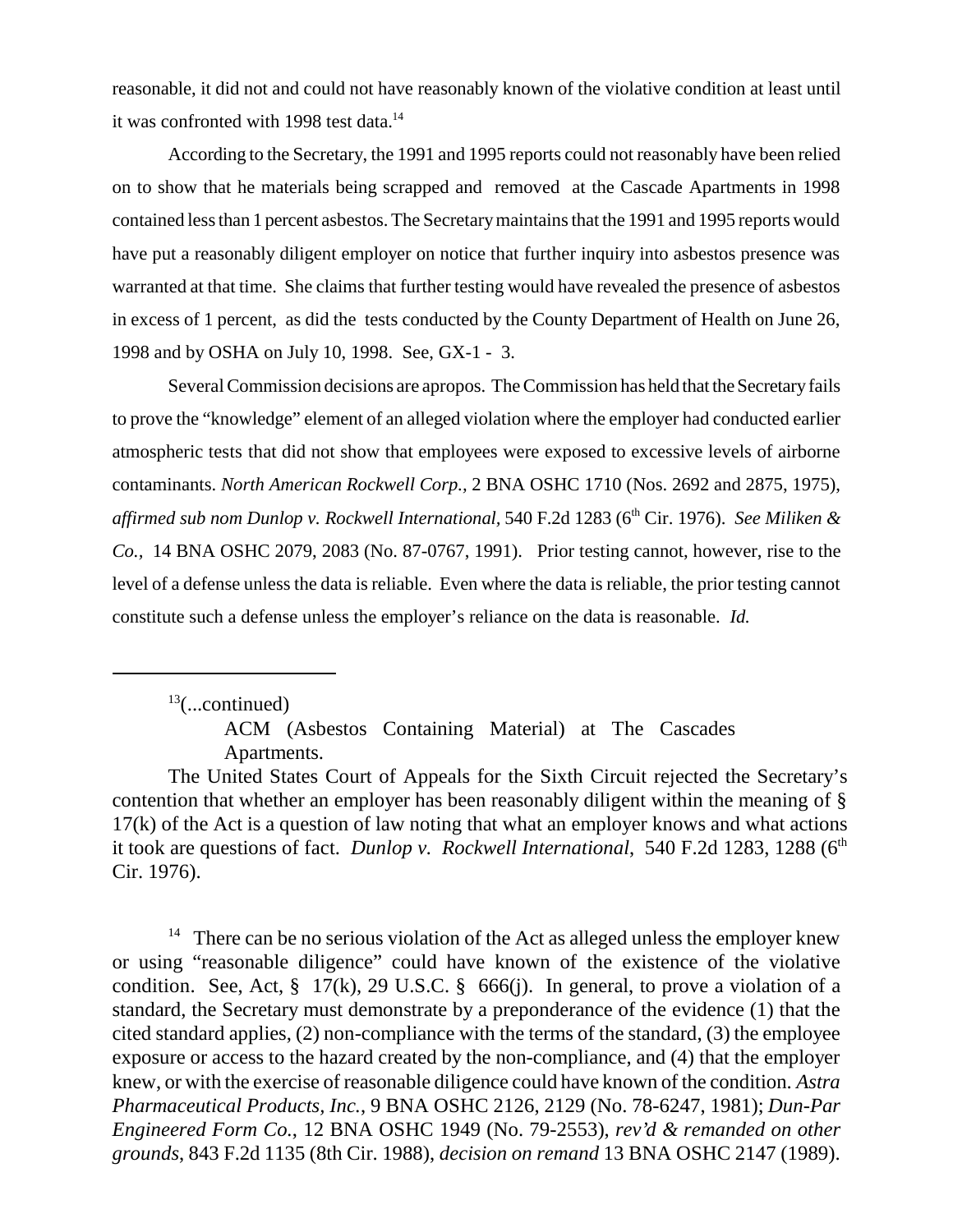For the following reasons, based upon all of the facts and circumstances in this case, I find that the record demonstrates that Odyssey's lack of knowledge as to the presence of asbestos containing materials at the Apartments was due to its failure to act in a reasonable and diligent manner.

John P. Kirwin, Odyssey's president, made the relevant determinations and decisions for Respondent regarding the operation of the Apartments. (Tr. 427-432). It is clear from the testimony and evidence that he made the decision to dismiss the complaints and asbestos test results the employees gave him and to maintain, in the face of contrary evidence, that there was no asbestos problem at the Apartments. Based upon his education and experience, I find untenable his claim that before learning of 1998 asbestos test results, the 1991 and 1995 reports gave him no cause to further investigate possible asbestos problems that would arise from the scraping and removing of insulating paints and sealants at the Apartments. The information and inferences that may be gleaned from documents such as the 1991 and 1995 reports depend, in significant part, upon the education and awareness of the reader. And Mr. Kirwin's claimed naivete in interpreting the reports is totally inconsistent with his background. Mr. Kirwin is an experienced real estate dealer who has been a practicing lawyer with specific experience in asbestos litigation. He is also involved in the purchase of a number of properties, and he has had at least one prior involvement is a property purchase with similar asbestos issues (Tr. 441). Mr. Kirwin testified that he was "surprised" when the 1991 report "did not show thresholds of asbestos." (Tr 455). He also testified that he had examined the property and he in effect, conceded that he anticipated that the 1991 report would raise asbestos issues. When it did not, he simply ignored his own background, preferring to accept at face value a report he had reason to question since this might have raised difficulties in the purchase of the property.

In addition to the above, the 1995 report states that the sampling was "limited" and that "further sampling and analysis using Transmission Electron Microscopy (TEM) could clarify the percentage of asbestos content." (GX 5). If the authors of the 1995 report were satisfied that the asbestos testing was adequate and the results clear, there would have been no need to suggest additional sampling and another testing technique. Mr. Kirwin's background, along with his understanding of the high degree of danger associated with asbestos exposure, is inconsistent with his testimonial insistence that the 1991 and 1995 reports in no way raised any question that further testing might be required. Moreover, in assessing his testimony I have taken into account Mr. Kirwin's financial interest in maintaining and increasing the value of the Apartments (See, Tr. 399- 400) as well as his demeanor as a witness. At the outset, Mr. Kirwin clearly tried to give the impression of being a sincere businessman, but one with far less sophistication than his age and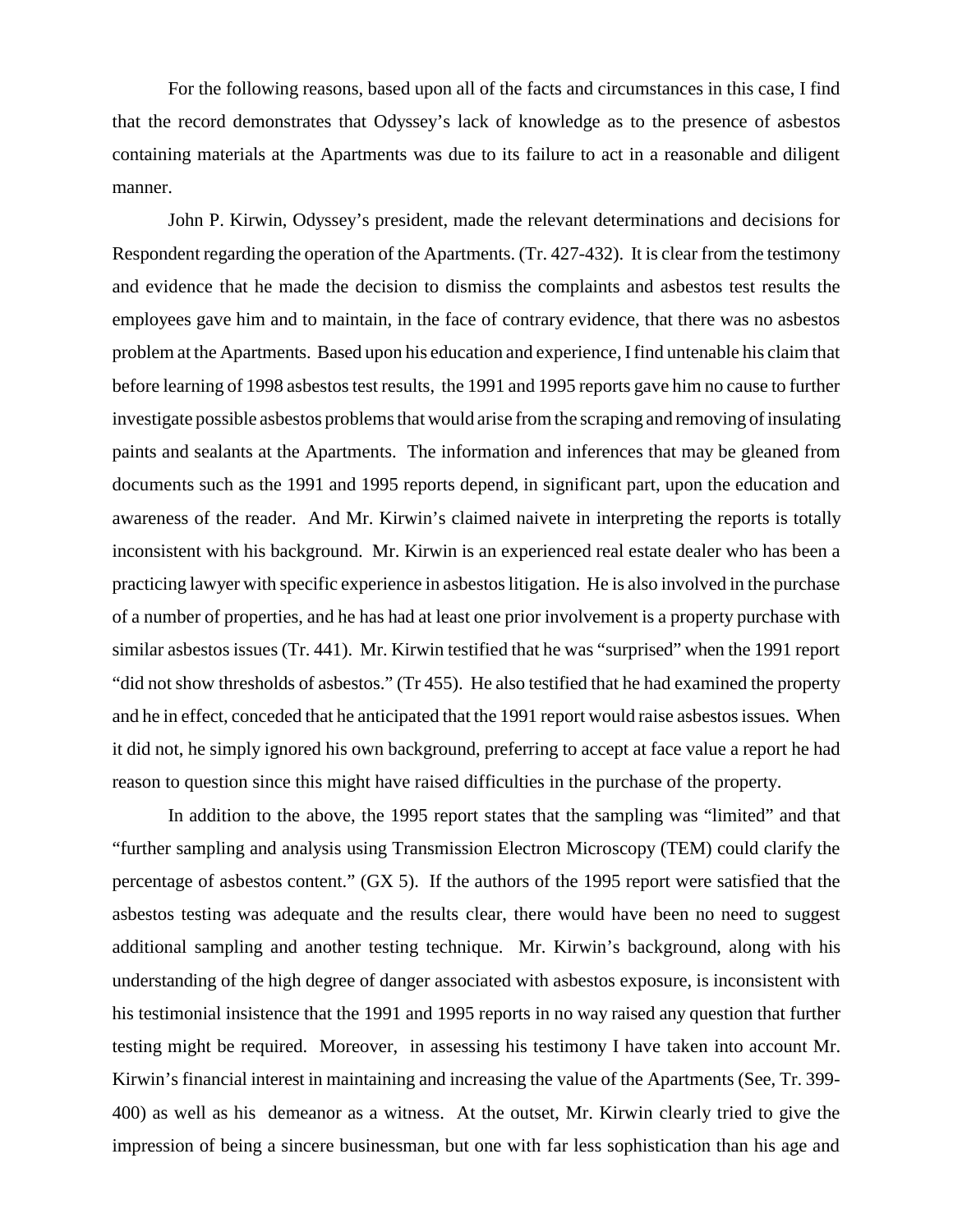experience would suggest. As his examination went on, however, his extensive real estate experience and legal background became apparent in his choice of language and use of technical and legal terms. In short, his testimony was that of a person being less than fully candid until it became necessary to do so and the overall impression was one of false sincerity.

Finally, in addition to the above, I give full credit and significant weight to the testimony of Roger Morse. He opined that Respondent's reliance on the 1991 and 1995 reports as showing a lack of asbestos at the Apartments was unreasonable in terms of the knowledge and general principles of the real estate industry (*e.g.*, Tr. 401) even taking into account that the reports were somewhat "atypical." (Tr. 416-20).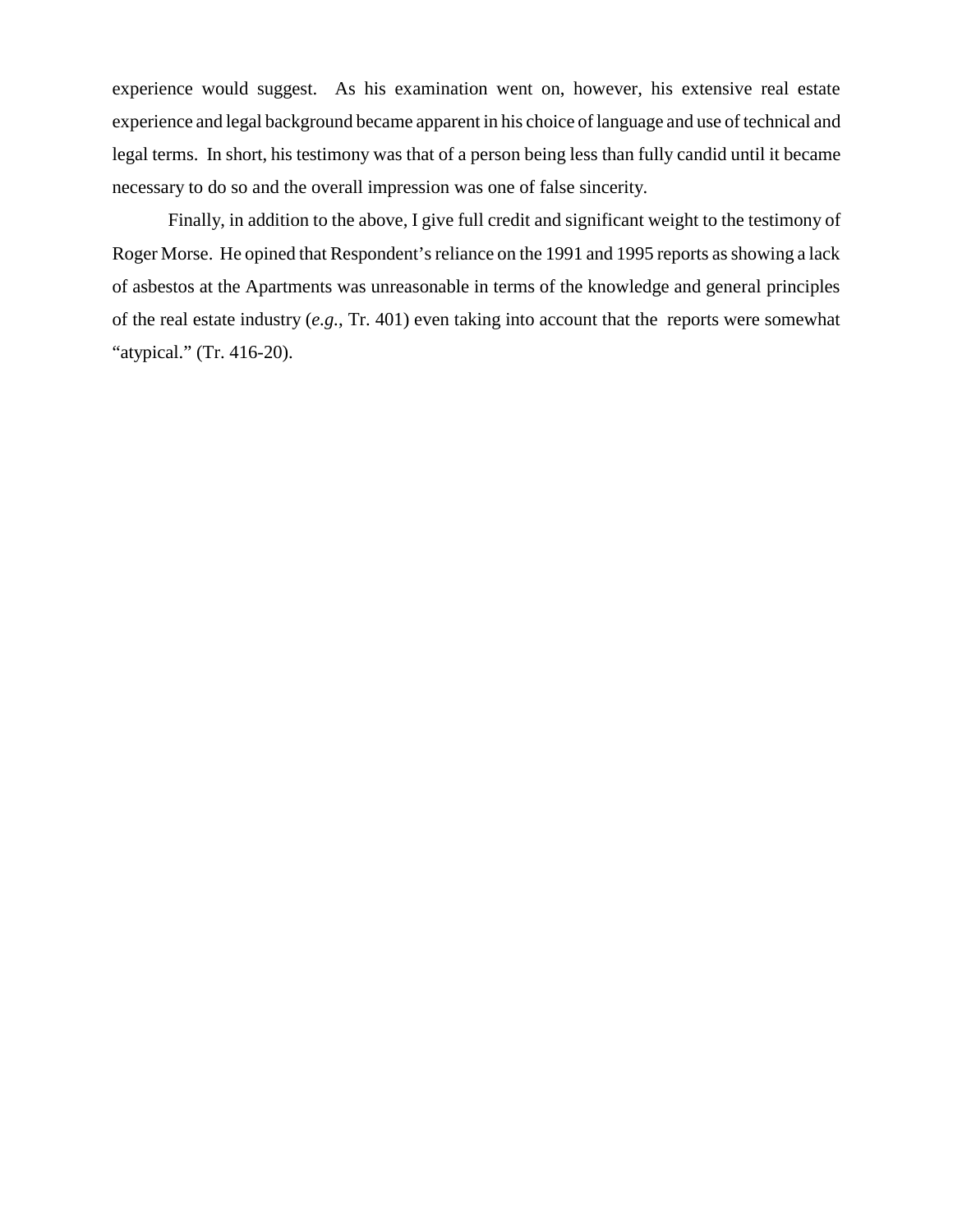#### Citation 1, Items 1 and 1b - - 29 C.F.R. § § 1926.1101(1)(c)(1) and  $1101(c)(2)$

For the above reasons, Respondent's reliance on the 1991 and 1995 reports was unreasonable and it thus knew or reasonably should have known that the paint scraping activities would produce asbestos containing materials and thus is presumed to have had employees exposed to asbestos in amounts exceeding the permissible exposure limits under both the eight hour time-weighted and the thirty minute "excursion" limit requirements. Respondent was thus in violation of the standards at 29 C.F.R. § 1926.1101(c)(1) and  $1101(c)(2)$  as alleged in Citation 1, Items 1a and 1b. Accordingly, Citation 1, items 1a and 1b are AFFIRMED.

There is no doubt that exposure to asbestos in levels exceeding the threshold limit value for an eight hour time-weighted average and for a thirty minute "excursion limit" are both "serious" within the meaning of section  $17(k)$  of the Act, 29 U.S.C. § 666(j), of the Act. They may be the cause of asbestosis or mesothelioma which are debilitating or fatal illnesses. *Dravo Corp.,* 7 BNA OSHC 2095, 2101, (No. 16317, 1980), *pet. for review denied,* 639 F.2d 772 (3d Cir. 1980). Accordingly, Citation 1, Items 1a and 1b are found to be serious.

 In determining appropriate penalties for violations, including those classified as willful, "due consideration" must be given to the criteria under section 17(j) of the Act, 29 U.S.C. 666(j). Those factors include; the size of the employer's business, gravity of the violation, good faith and prior history. While the Commission has noted that the gravity of a violation is generally "the primary element in the penalty assessment," it also recognizes that the factors "are not necessarily accorded equal weight." *J.A. Jones Construction Co.,* 15 BNA OSHC 2201, 2214 (No. 87-2059, 1993) In this case, the evidence is no direct evidence as to the size of the employer's business. As to gravity, two, perhaps three employees were exposed intermittently over a period of years prior to the hiring of an independent asbestos removal contractor. The gravity of the violation is not low because exposure was expansive in time although limited as to the number of employees exposed. Respondent has no history of prior violations. Finally, for all of the reasons discussed regarding its lack of reasonableness in relying on the 1991 and 1995 reports, I find that Respondent cannot be credited with good faith. Under these circumstances, I find that the penalty of \$1500 as proposed by the Secretary for Citation 1, Items 1a and 1b is appropriate.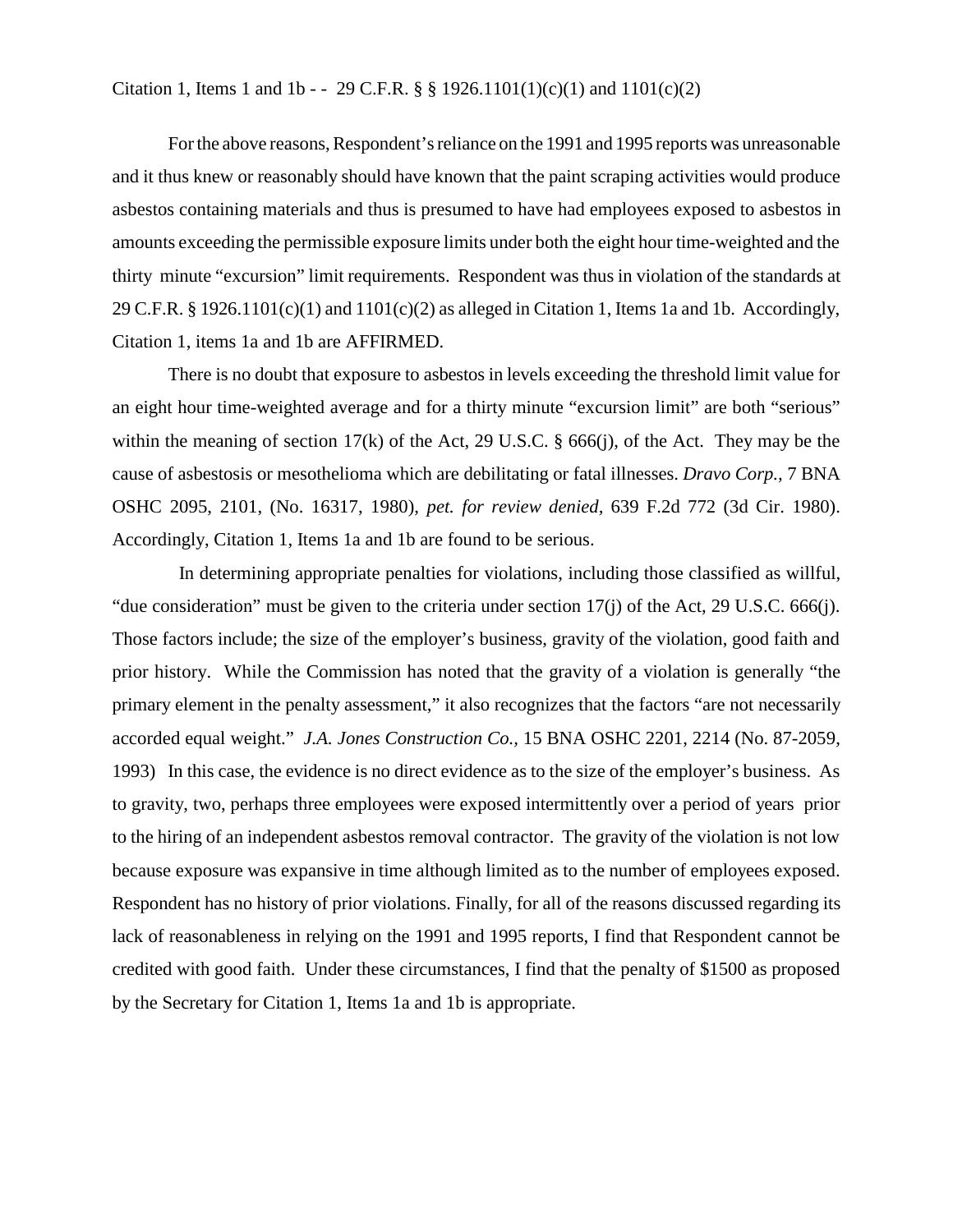Citation 1, Items 2a, 2b, 3a, 3b, 4a, 4b, 4c, 5, 6, 7, 8, 9 and 10. -- Various sub-sections of 29 C.F.R. § 1926.110115

Each of the remaining items and sub-parts of the citation issued to Respondent allege violations of the Act for the failure to comply with various sub-sections of the standard at 29 C.F.R. § 1926.1101 which, as a whole, regulates asbestos exposure in construction. There is no dispute that Respondent was not in compliance with any of the requirements of the standards cited.

Once asbestos exposure is established (in this case, by the presumption under 29 C.F.R. §  $1926.1101(f)(2)(I)$ , the employees must have the full panoply of asbestos exposure protection. Here, it is undisputed that Respondent had the belief, albeit in error, that was no asbestos containing materials at the site so as to trigger the need for an entire asbestos protection program. Citing the absence of separate, distinguishable elements of a complete asbestos protection program as separate violations is, however, not a redundancy, where, as here compliance with one of the standards does not necessarily result in compliance with the others. Under Commission precedent citations are duplicative where they involve substantially the same violative conduct. *Flint Engineering & Constr. Co.,* 15 BNA OSHC 2052, 2057 (No. 90-2873, 1992). Two citations have been found to have been duplicative where compliance with one necessarily resulted in compliance with the other. *Capform,* 13 BNA OSHC 2219 (No. 84-0556, 1989). Although they are separate violations, Items 2 through 10 flow from Respondent's reliance on the 1991 and 1995 reports and are thus integrally related. Moreover, the gravity of each of the violations in items 2 through 10 is lower than that of item 1 which deals with the actual overexposure to asbestos. All else remains the same. As such, they do not warrant separate penalties of \$1500 each. Under these circumstances, I find that a penalty of \$1000 each for items 2,3,4,5,6,7,8 ,9 and 10 is appropriate.

## *FINDINGS OF FACT*

All findings of fact necessary for a determination of all relevant issues have been made above. Fed. R. Civ. P. 52(a). All proposed findings of fact and conclusions of law inconsistent with this decision are hereby denied.

### *CONCLUSIONS OF LAW*

<sup>&</sup>lt;sup>15</sup> See Appendix A, Attached.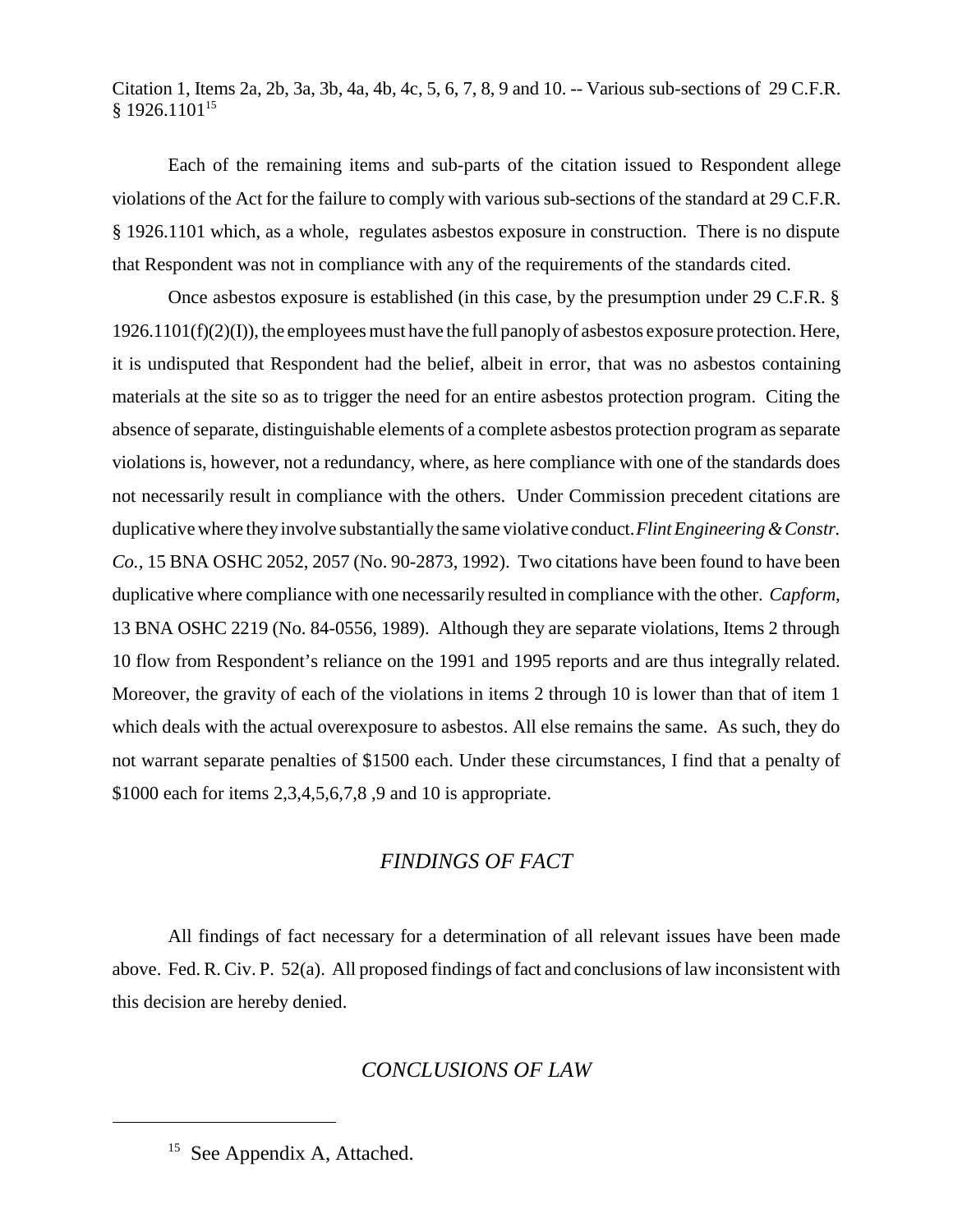1. Respondent was, at all times pertinent hereto, an employer within the meaning of section 3(5) of the Occupational Safety and Health Act of 1970, 29 U. S. C. § § 651 - 678 (1970).

2. The Occupational Safety and Health Review Commission has jurisdiction over the parties and the subject matter.

3. Respondent was in violation of section  $5(a)(2)$  of the Act in that it failed to comply with the standards as alleged in Citation 1, Items 1, 2, 3, 4, 5, 6, 7, 8, 9 and 10.

4. Each and every one of the violations of the Act found above was serious.

5. A civil penalty of \$1,500 is appropriate for Item 1.

6. A civil penalty of \$ 1000 is appropriate for each of the violations in

Items 2, 3, 4, 5, 6, 7, 8, 9 and 10.

### **ORDER**

- 1. Citation 1, Items 1, 2, 3, 4, 5, 6, 7, 8, 9 and 10 are AFFIRMED.
- 2. A civil penalty of \$ 10,500 is assessed.

/s/ Michael H. Schoenfeld Judge, OSHRC

Dated: 11-29-99 Washington, D.C.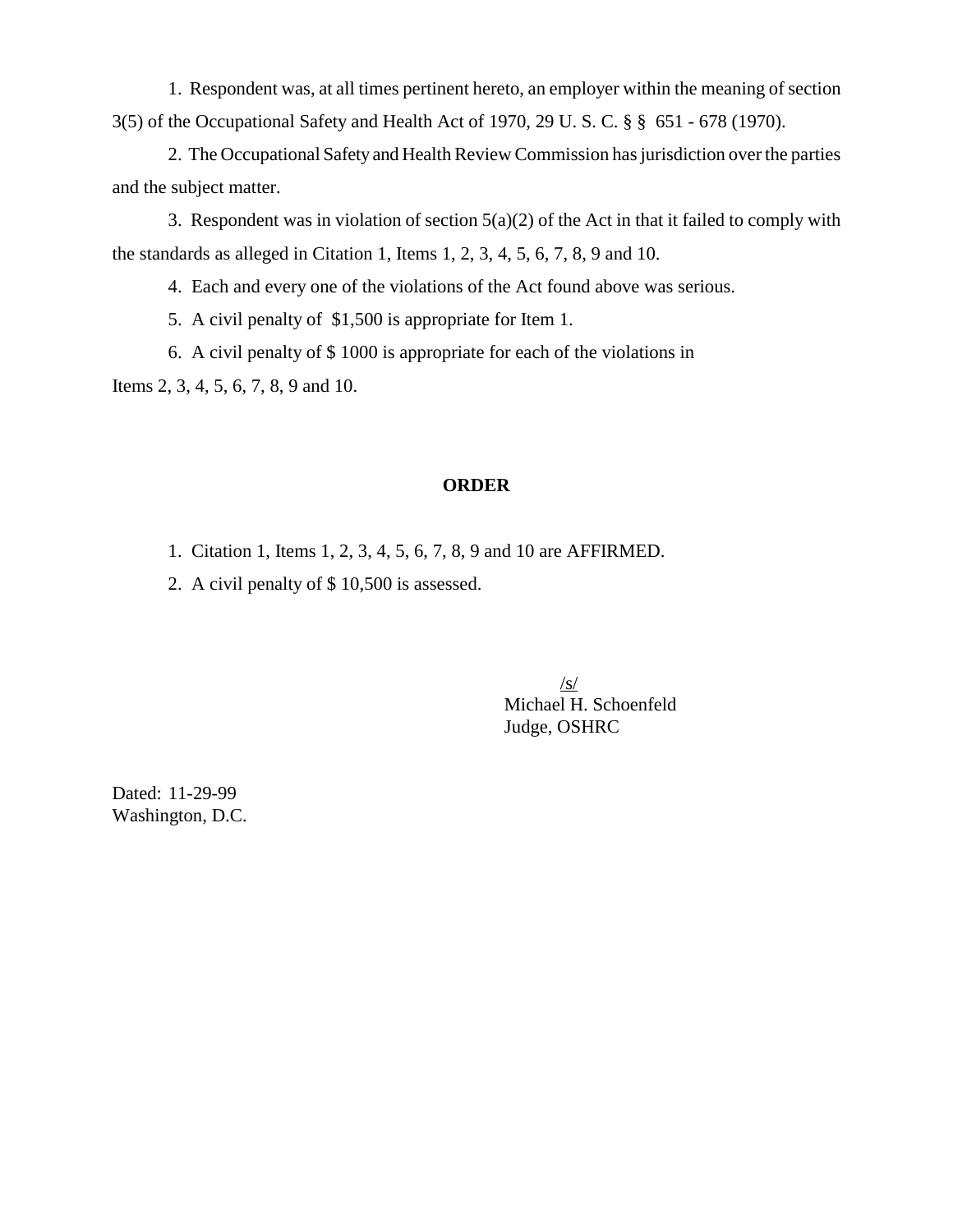# **Secretary of Labor v. Odyssey Capital Group III, L.P. d/b/a Cascade Apartments Docket No. 98-1745**

# Appendix A Decision and Order Itemization of Citation Items, Standards and Proposed Penalties

| Item           | <b>Cited Standard</b><br>29 C.F.R.<br>1926.1101<br>Subsection | Description of<br><b>Alleged Violation</b>                                                                      | Proposed<br>Penalty |
|----------------|---------------------------------------------------------------|-----------------------------------------------------------------------------------------------------------------|---------------------|
| 1a             | (c)(1)                                                        | Asbestos exposure in excess of permitted<br>8 hour time-weighted average.                                       | 1500                |
| 1 <sub>b</sub> | (c)(2)                                                        | Asbestos exposure in excess of thirty<br>minute "excursion limit."                                              |                     |
| 2a             | (e)(1)                                                        | Class I asbestos work not performed<br>confined to a "regulated area."                                          | 1500                |
| 2 <sub>b</sub> | (k)(7)(I)                                                     | Lack of warning signs demarcating a<br>regulated area.                                                          |                     |
| 3a             | (f)(1)(I)                                                     | Lack of asbestos exposure monitoring in<br>known asbestos work area.                                            | 1500                |
| 3 <sub>b</sub> | (f)(2)(I)                                                     | Failure to designate competent person to<br>perform asbestos exposure assessment in<br>asbestos work area.      |                     |
| 4a             | (g)(1)(I)                                                     | Lack of dust collectors with HEPA filters<br>in asbestos work area.                                             | 1500                |
| 4 <sub>b</sub> | (g)(1)(ii)                                                    | Lack of wet methods or wetting agents to<br>control asbestos exposure in asbestos<br>work area.                 |                     |
| 4c             | (k)(3)(I)                                                     | Failure to identify presence, location and<br>quantity of asbestos or presumed asbestos<br>containing material. |                     |
| 5              | (h)(1)(I)                                                     | Failure to provide appropriate respirators<br>for work in a Class I asbestos area                               | 1500                |
| 6              | (I)(1)                                                        | Failure to provide appropriate protective<br>clothing for work in a Class I asbestos<br>area.                   | 1500                |